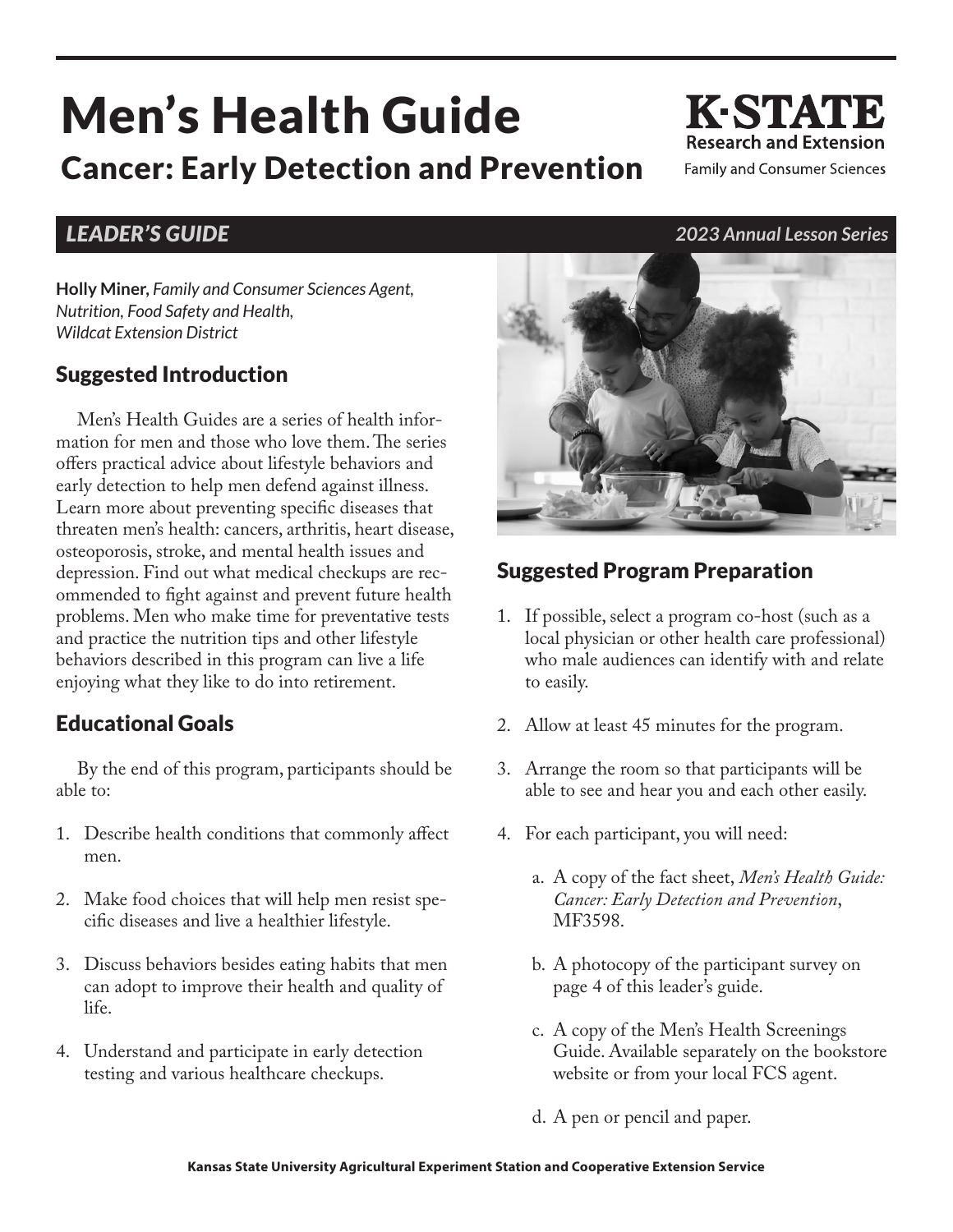- e. A copy of any other related publications you choose.
- 5. If refreshments are to be served, choose foods and beverages that follow a healthy dietary pattern.

## Suggested Program Presentation Guide

- 1. Before the program, review this leader's guide, the accompanying fact sheet, and any other related handouts you plan to use. If possible, familiarize yourself with the websites listed in the resources section of the fact sheet:
	- National Institutes of Health. *[www.nih.gov](https://www.nih.gov)*
	- National Institute on Aging. *[/www.nia.nih.gov](https://www.nia.nih.gov)*
	- Centers for Disease Control and Prevention. *[www.cdc.gov](https://www.cdc.gov)*
	- National Cancer Institute. *[www.cancer.gov](https://www.cancer.gov)*
	- American Cancer Society. *[www.cancer.org](https://www.cancer.org)*
	- Dietary Guidelines for Americans, 2020- 2025. *[www.dietaryguidelines.gov/sites/default/](https://www.dietaryguidelines.gov/sites/default/files/2021-03/Dietary_Guidelines_for_Americans-2020-2025.pdf) [files/2021-03/Dietary\\_Guidelines\\_for\\_Ameri](https://www.dietaryguidelines.gov/sites/default/files/2021-03/Dietary_Guidelines_for_Americans-2020-2025.pdf)[cans-2020-2025.pdf](https://www.dietaryguidelines.gov/sites/default/files/2021-03/Dietary_Guidelines_for_Americans-2020-2025.pdf)*
- 2. Introduce yourself and your co-host and help participants feel welcome. Make the program enjoyable and fun.
- 3. Once the program has begun, encourage participants to meet and talk with each other.
	- a. Ask participants to think about one health concern and what they could do to prevent or decrease this concern. Allow about one minute for them to reflect. Then ask them to turn to a person sitting nearby and take turns discussing the concern that each chose and why. Allow about three minutes for the discussion.
- b. Next, allow three to five minutes for participants to talk as a group about their health concern, how to prevent it, or to decrease the effect of it. If you have a large group, divide the group into smaller groups based on their concern, such as cancer, obesity, arthritis, heart disease, osteoporosis, stroke, and so on. After 8 to 10 minutes bring them back together and have one person in each group report out for the group.
- c. Thank everyone for participating.
- 4. Give each participant a copy of the fact sheet and a pen or pencil and paper. Ask them to write their initials on the fact sheet. Ask them to look it over and give them enough time to glance through each page.
- 5. Discuss the information in the first section, then pose questions to the group about their experiences with the health concerns described in the fact sheet. Allow time for participants to share their ideas and to ask questions. Then continue through the fact sheet, discussing information in the next section.
- 6. When you reach the section on recommended health checkups, encourage them to use the Men's Health Screenings Guide to record and track future health checkups and record screenings. They can write the dates that they have the recommended checkups on the lines to the right.
- 7. Toward the end of the program, distribute photocopies of the participant survey on page 4. Read each question aloud as they record their answers. Collect the surveys.
- 8. Thank the audience for their participation. If desired, schedule a follow up meeting to talk more about health information, or to plan one or more of the suggested community activities.
- 9. Mail participant surveys to your local extension office or FCS agent.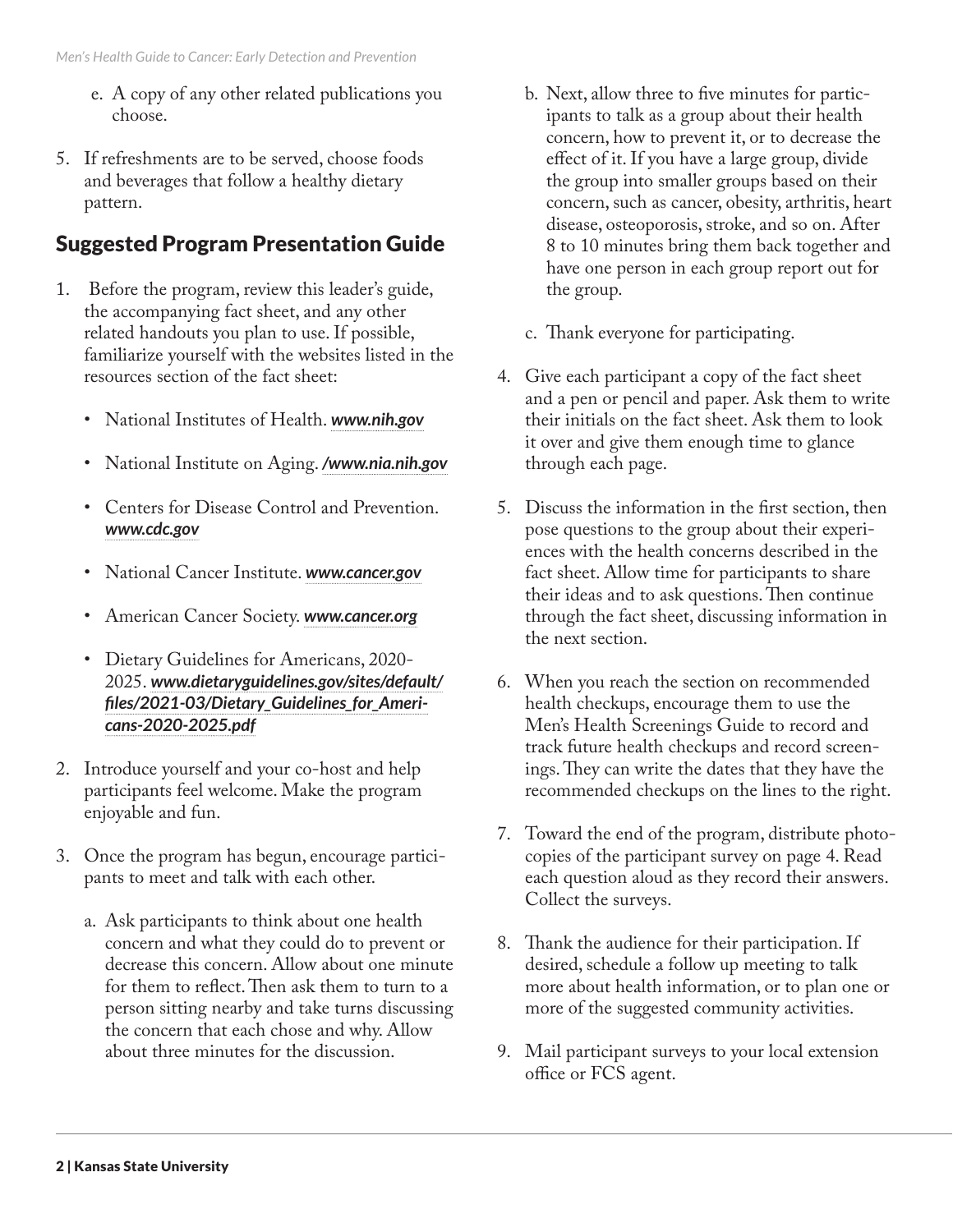#### Suggested Community Activities

- 1. Start a local cooking club (for males only or allow the men to invite female guests). Start with recipes that follow a healthy dietary pattern recommended in the fact sheet.
- 2. Extend this program for men and for those who love them — into the community by sponsoring a men's health fair. Alternatively, set up a men's health display at an existing community event.
- 3. Start a support group for health information. Invite speakers each month to share information about specific health topics.
- 4. Present this program to men's groups in your community. Groups that might welcome speakers to address their members include work sites, businesses, farmers' co-ops, fishing and hunting clubs, sports' clubs, support groups for widowers or recovering gamblers or alcoholics, church groups, social or civic clubs, retirement

associations, senior centers and other established groups. Post flyers or use social media to provide information about a scheduled program at sporting events and in auto service waiting rooms, barber shops, bowling alleys, golf clubhouses, gas stations, hardware stores, local cafes, sports bars, grocery stores, pharmacies, etc. If a group program is not possible, make the fact sheet available to members of community groups.

#### *Acknowledgment*

The author thanks reviewers Bradley Dirks, Associate Director, Physician Assistant Program, Family Studies and Human Services, Kansas State University; Ashley Svaty, Extension Agent, Nutrition, Food Safety and Health, K-State Research and Extension Post Rock District, Kansas State University; Melody Saxton, Office Professional, K-State Research and Extension Post Rock District, Kansas State University.

Information in this publication was the direct result of revising Men's Health: A Guide to Living Long, Strong and Well by Mary L. Meck Higgins, Ph.D., R.D., L.D., C.D.E. and Kimberly Shafer, Ph.D., R.D.



Publications from Kansas State University are available at: *www.bookstore.ksre.ksu.edu*

Date shown is that of publication or last revision. Contents of this publication may be freely reproduced for educational purposes. All other rights reserved. In each case, credit Holly Miner, *Men's Health Guide, Cancer: Early Detection and Prevention, Leader's Guide*, Kansas State University, July 2022.

#### **Kansas State University Agricultural Experiment Station and Cooperative Extension Service**

K-State Research and Extension is an equal opportunity provider and employer. Issued in furtherance of Cooperative Extension Work, Acts of May 8 and June 30, 1914, in cooperation with the U.S. Department of Agriculture, Director of K-State Research and Extension, Kansas State University, County Extension Councils, Extension Districts.